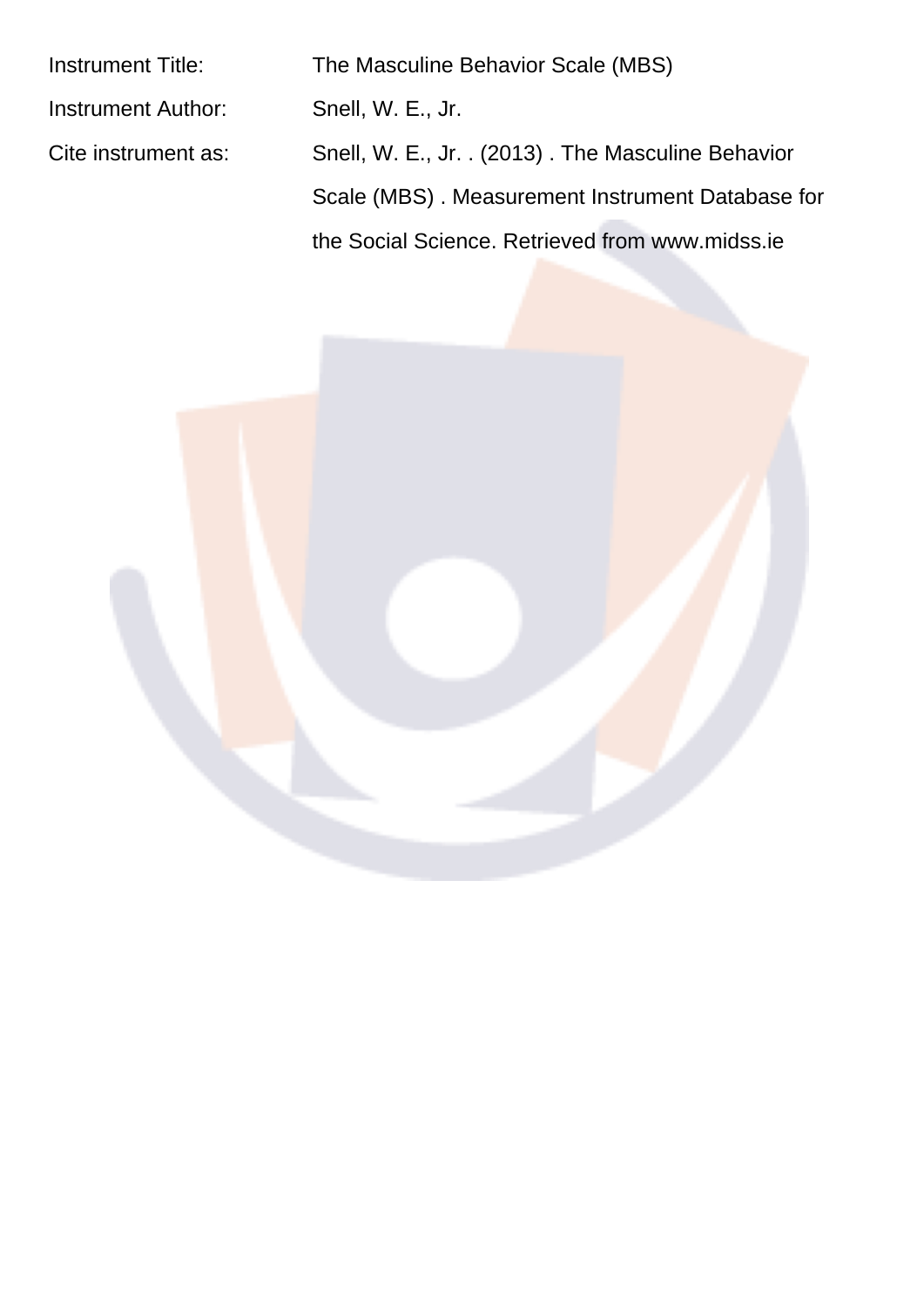#### **MBS**

OPINION INVENTORY INSTRUCTIONS: The items listed below inquire about some of your attitudes, beliefs, and opinions. As such, there are no right or wrong answers, only your responses. For each item you will be asked to indicate how much you agree or disagree with the statement listed in that item. Use the following scale to indicate your degree of agreement/disagreement with each item:

- $A = A$ gree.
- $B =$  Slightly agree.
- $C =$  Neither agree nor disagree.
- $D =$  Slightly disagree.
- $E = Disagree.$

#### NOTF-

The letter that best describes your reaction to each statement is the one which you will darken for that item on the computer scoreable answer sheet. Now, go ahead and respond to the statements, using the answer sheet and a #2 pencil. Be sure to answer every question, even if you are not sure.

Also, please be honest in your responses.

- 21. I spend a great deal of my time pursuing a highly successful career.
- 22. I don't usually discuss my feelings and emotions with others.
- 23. I don't devote much time to intimate relationships.
- 24. I try to be in control of everything in my life.
- 25. I am very ambitious in the pursuit of a success-oriented career.
- 26. I am not the type of person to self-disclose about my emotions.
- 27. I don't involve myself too deeply in loving, tender relationships.
- 28. I make sure that I "call all the shots" in my life.
- 29. I devote extensive time and effort to the pursuit of a professional career.
- 30. I don't often talk to others about my emotional reactions to things.
- 31. I don't become very close to others in an intimate way.
- 32. I don't take orders (or advice) from anybody.
- 33. I do whatever I have to in order to work toward job success.
- 34. In general, I avoid discussions dealing with my feelings and emotions.
- 35. I don't often tell others about my feelings of love and affection for them.
- 36. I don't let others tell me what to do with my life.
- 37. I work hard at trying to ensure myself of a successful career.
- 38. I don't often admit that I have emotional feelings.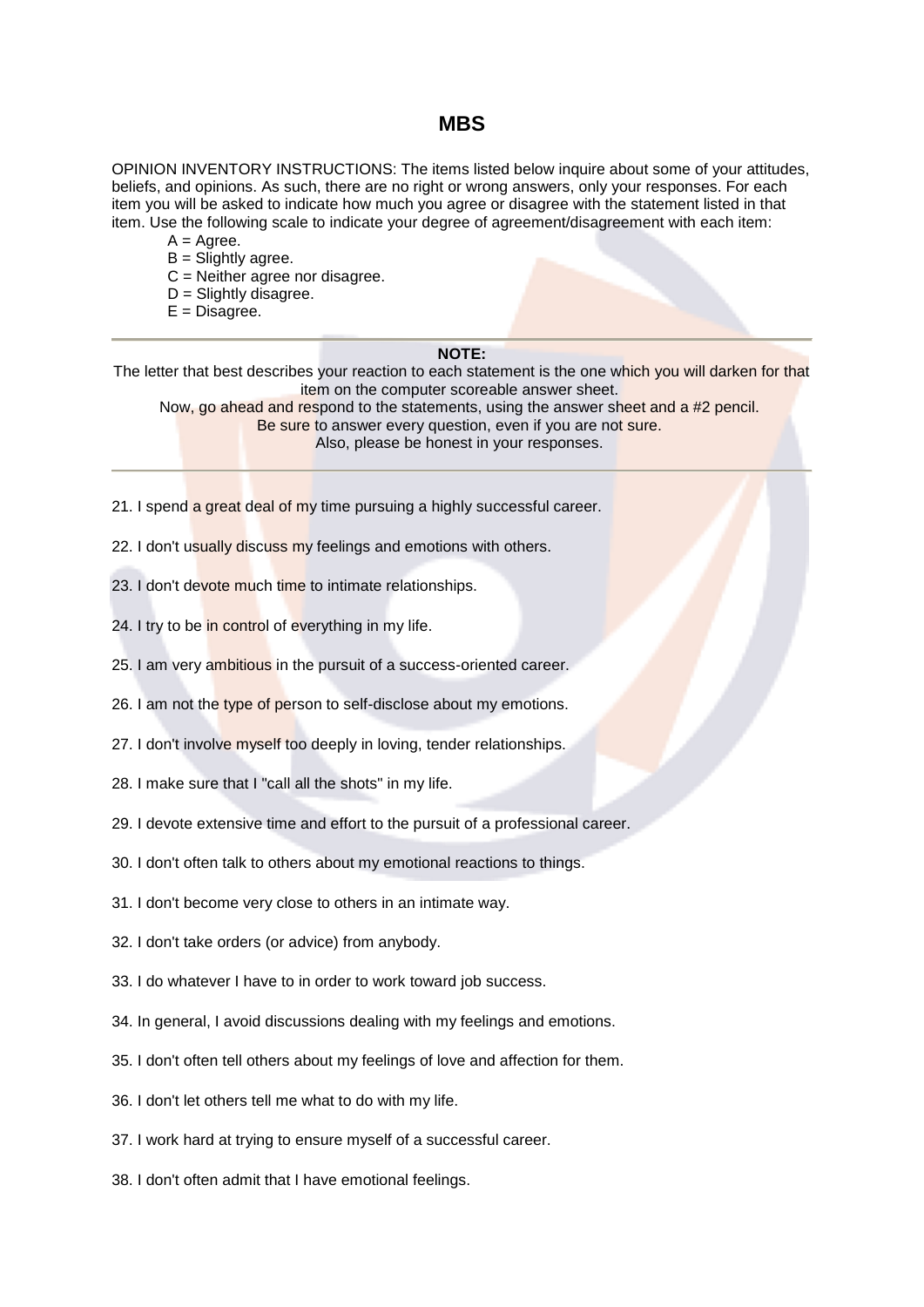39. I tend to avoid being in really close, intimate relationships.

40. I don't allow others to have control over my life.

## Copyright - 1996

#### Scoring Instructions for the Masculine Behavior Scale (MBS)

The Masculine Behavior Scale (MBS) consists of four subscales, each containing five (5) separate items.

The labels and items for each of these subscales are listed below:

### 1. SUCCESS DEDICATION SUBSCALE (defined as behavior characterized by an excessive concern with attaining success):

1. I spend a great deal of my time pursuing a highly successful career.

5. I am very ambitious in the pursuit of a success-oriented career.

9. I devote extensive time and effort to the pursuit of a professional career.

13. I do whatever I have to in order to work toward job success.

17. I work hard at trying to insure myself of a successful career.

# 2. RESTRICTIVE EMOTIONALITY SUBSCALE (defined as behavior characterized by the public restriction of privately felt emotions):

2. I don't usually discuss my feelings and emotions with others.

6. I am not the type of person to self-disclose about my emotions.

10. I don't often talk with others about my emotional reactions to things.

14. In general, I avoid discussions dealing with my feelings and emotions.

18. I don't often admit that I have emotional feelings.

#### 3. INHIBITED AFFECTION SUBSCALE (defined as behavior characterized by an inhibition of feelings of affection for loved ones):

3. I don't devote much time to intimate relationships.

6. I don't involve myself too deeply in loving, tender relationships.

10. I don't become very close to others in an intimate way.

14. I don't often tell others about my feelings of love and affection for them.

18. I tend to avoid being in really close, intimate relationships.

### 4. EXAGGERATED SELF-RELIANCE & CONTROL SUBSCALE (defined as behavior characterized by an exaggerated concern with selfreliance and personal control):

4. I try to be in control of everything in my life.

8. I make sure that I "call all the shots" in my life.

12. I don't take orders (or advice) from anybody.

16. I don't let others tell me what to do with my life.

20. I don't allow others to have control over my life.

# **CODING INSTRUCTIONS FOR THE MBS ITEMS:**